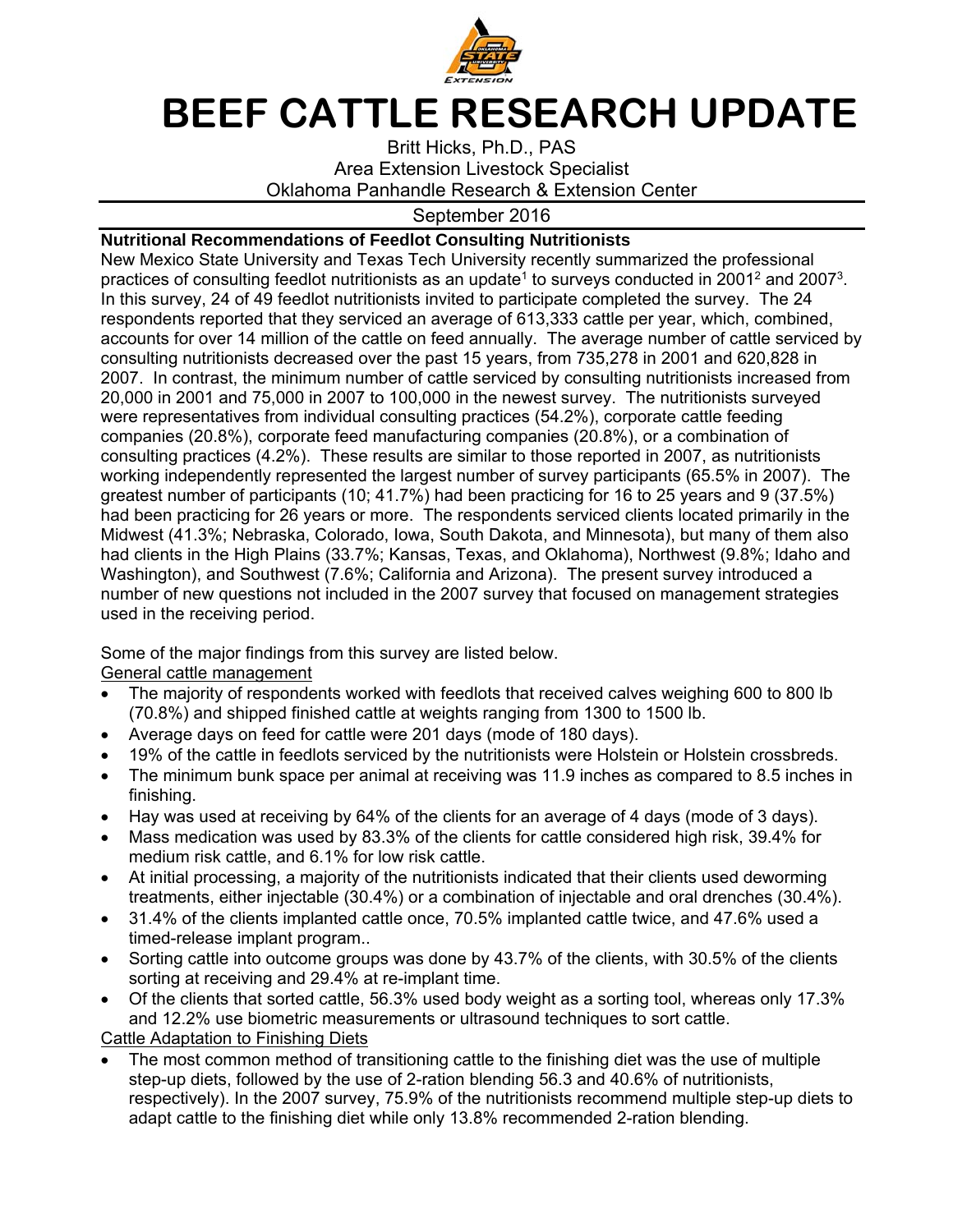When multiple step-up diets were used, the respondents suggested that the initial diet should contain approximately 40.7% roughage (dry matter basis, DM) and that, on average, 4 transition diets be used for 6 days per diet to transition cattle to the finishing diet within 24 days of initiating the step-up program (Table 2).

 Nutritionists who used 2-ration blending preferred 38.8% roughage (DM basis) in their starter diet with a longer transition period, resulting in adaptation to the finishing diet within 27 days.

Grain and Grain Processing Methods

- Corn was the primary grain used as an ingredient in both receiving (87.5%) and finishing (100%) diets by clients of the nutritionists surveyed which agrees with the results reported in the 2007 survey.
- The second most common grain source was wheat in both receiving and finishing diets.
- The primary grain processing method for receiving diets was steam flaking (65.2%), followed by dry rolling (30.4%).
- For finishing cattle diets, steam flaking  $(70.8\%)$ , high-moisture harvesting and storage  $(16.7\%)$ , and dry rolling (12.5%) were the primary grain processing methods. These results are similar to those reported in 2007.
- The average bulk density recommended for steam-flaked grains was 27, 26, and 32 lb/bushel, for corn, sorghum, and wheat, respectively. The recommended bulk densities reported in 2007 for corn and sorghum were the same (not reported for wheat).

Inclusion of Grain in Feedlot Diets

- The majority of the nutritionists reported that the typical grain inclusion used in receiving diets was 60% of DM or less.
- For finishing diets, the majority of nutritionists specified the typical range of grain inclusion as 50% to 90% of DM. Only 78.3% of the nutritionists used grain concentrations of 60% or greater in finishing diets, whereas, in 2007, 93.1% of the nutritionists used 60% grain or greater.

Energy and Starch Recommendations

 The majority of the nutritionists recommended that their clients use NEg concentrations between 0.68 and 0.70 Mcal/lb for finishing diets which agrees with the results in the 2007 survey (average NEg concentration recommended was 0.68 Mcal/lb and most frequently reported was 0.70 Mcal/lb).

Grain By-product Use

- The percentage of the nutritionists' clients using grain by-products in finishing diets has increased by approximately 17% since the 2007 survey (100 vs. 83%).
- Wet distillers grains were the primary grain by-product used by the nutritionists in their clients' receiving diet formulations (58.3%), followed by wet corn gluten feed (25.0%), dried distillers grains (12.5%), and dry corn gluten feed (4.2%).
- Wet distillers grains were also the primary grain by-product in their clients finishing diets (70.8%), followed by dried distillers grains (16.7%), wet corn gluten feed (8.3%), and dry corn gluten feed (4.2%). This survey indicates greater use of wet distillers grains compared with dried distillers grains compared to that reported in 2007 (34.5% of clients for both wet and dry distillers gains).

#### Roughage Use

- Alfalfa hay (58.3%) was the most common primary roughage source used by the surveyed nutritionists' clients for receiving cattle diets.
- For finishing cattle diets, the majority of the nutritionists' clients (37.5%) used corn silage as the primary roughage source followed by the use of corn stalks (29.2%). In the 2007 survey, the primary roughage source used in finishing was corn silage. However, in the earlier survey, none of the clients used corn stalks.
- For receiving diets, 30% or greater (DM basis) roughage was used most frequently in the diet.
- In finishing diets, 8 to 10% (DM basis) roughage was the typical range of inclusion used in both the summer (50.0%) and winter (41.7%) months. A greater number of respondents indicated that 10 to 12% of DM was used in the winter rather than summer. In the 2007 survey, the average inclusion level for roughage was 8.3% during the summer and 9.0% during the winter.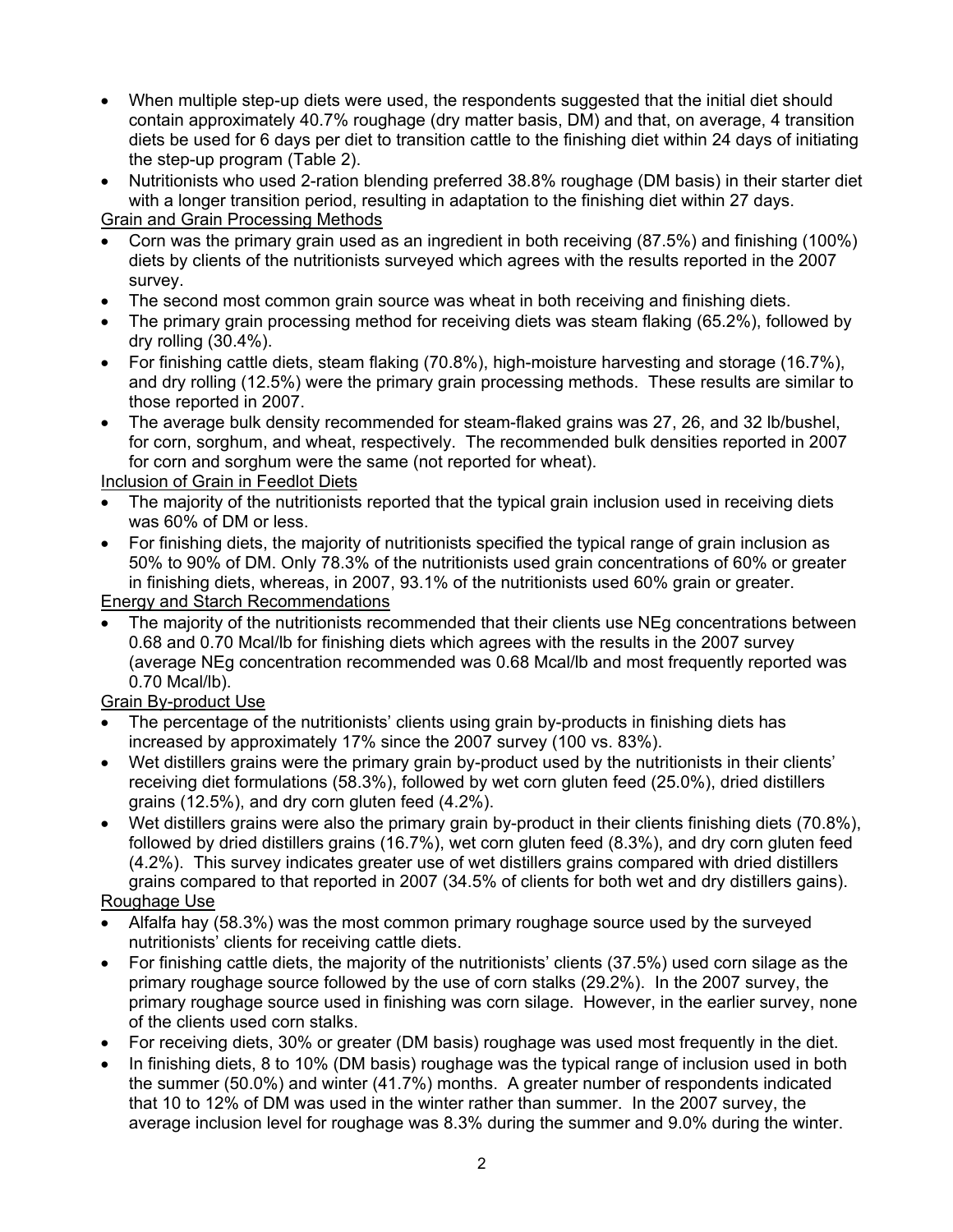# Protein Use

- The average crude protein concentrations recommended by the surveyed nutritionists for receiving and finishing diets were 14.5% and 13.4% of DM, respectively.
- When urea was used in feedlot diets, the respondents recommended concentrations (DM basis) of 0.60% and 1.16%, with a maximum of 1.58% and 2.82% NPN, for receiving and finishing diets, respectively. In the 2007 survey, the average crude protein concentration recommended for finishing diets was 13.3% and the average urea inclusion rate was about 1%.

# Liquid Feeds

- Approximately 26% of the clients serviced by the surveyed nutritionists used added nonfat liquids in feedlot receiving (26.7%) and finishing (26.5%) diets. In contrast, in the 2007 survey, 32.6% of clients used added nonfat liquids for finishing diets. The authors suggested that the numerically lower percentage of clients using added nonfat liquids in the current study could reflect increased use of high-moisture grain by-products.
- The suggested concentration of added fat in finishing diets (DM basis) was 2.76%, which is slightly less (numerically) than the 3.1% reported in 2007. The most common sources of added fat in the survey were tallow followed by yellow grease. The same results were reported in 2007. **Supplements**
- Approximately 51.1%, 35.5%, and 21.6% of the surveyed nutritionists' clients used liquid, pelleted dry, and loose dry supplements as an ingredient in receiving diets at concentrations of 5.37%, 4.49%, and 2.64%, respectively.
- For finishing diets, 46.0% of the nutritionists' clients preferred liquid supplement, whereas 32.9% and 25.6% of the clients used pelleted dry and loose dry supplements at average inclusion rates of 4.71%, 3.84%, and 2.93% of the diet DM, respectively. The use of liquid and pelleted dry supplements in finishing diets was similar to that reported in 2007 (45.4% liquid at 5.2% inclusion and 38.6% pelleted at 5% inclusion), but the use of loose dry supplements was 2.5 times greater than in 2007 (10.4% at 5% inclusion).

#### **Minerals**

- The surveyed nutritionists recommended average calcium, phosphorus, and potassium concentrations (DM basis) of 0.88, 0.37, and 1.07%, respectively, in receiving diets.
- For finishing diets, the recommended average calcium, phosphorus, and potassium concentrations were 0.73, 0.30, and 0.68%, respectively. In the 2007 survey, the average calcium, phosphorus, potassium concentration were 0.7, 0.3, and 0.7 %, respectively.
- Salt was recommended in the diet at 0.37% and 0.30% of DM for receiving and finishing diets, respectively. In the 2007 survey, the average recommended salt level was also 0.3%,
- The majority of respondents (45.5%) considered only the partial value of the trace mineral concentrations in the basal diet, whereas 36.4% of respondents did not consider trace minerals in the basal diet when formulating diets for feedlot cattle. Thus, the recommended trace mineral concentrations in this survey are expressed as the concentration of added minerals rather than the concentration of total trace minerals provide in the diet as was done in the 2007 survey (Table 1).
- When supplementing trace minerals, 77.3% and 54.6% of surveyed respondents indicated a preference for a combination of organic and inorganic sources for receiving and finishing diets, respectively, whereas 22.7% and 45.4% of respondents indicated a preference for organic trace minerals as the sole source in receiving and finishing diets, respectively.
- With the exception of iron, the nutritionists recommended that equal or numerically greater concentrations of trace minerals be provided in receiving diets compared with finishing diets (Table 1). These recommendations were probably designed to offset lower DM intake typically associated with lightweight cattle during the receiving period or to provide intakes of trace minerals that might have positive effects on the immune system.